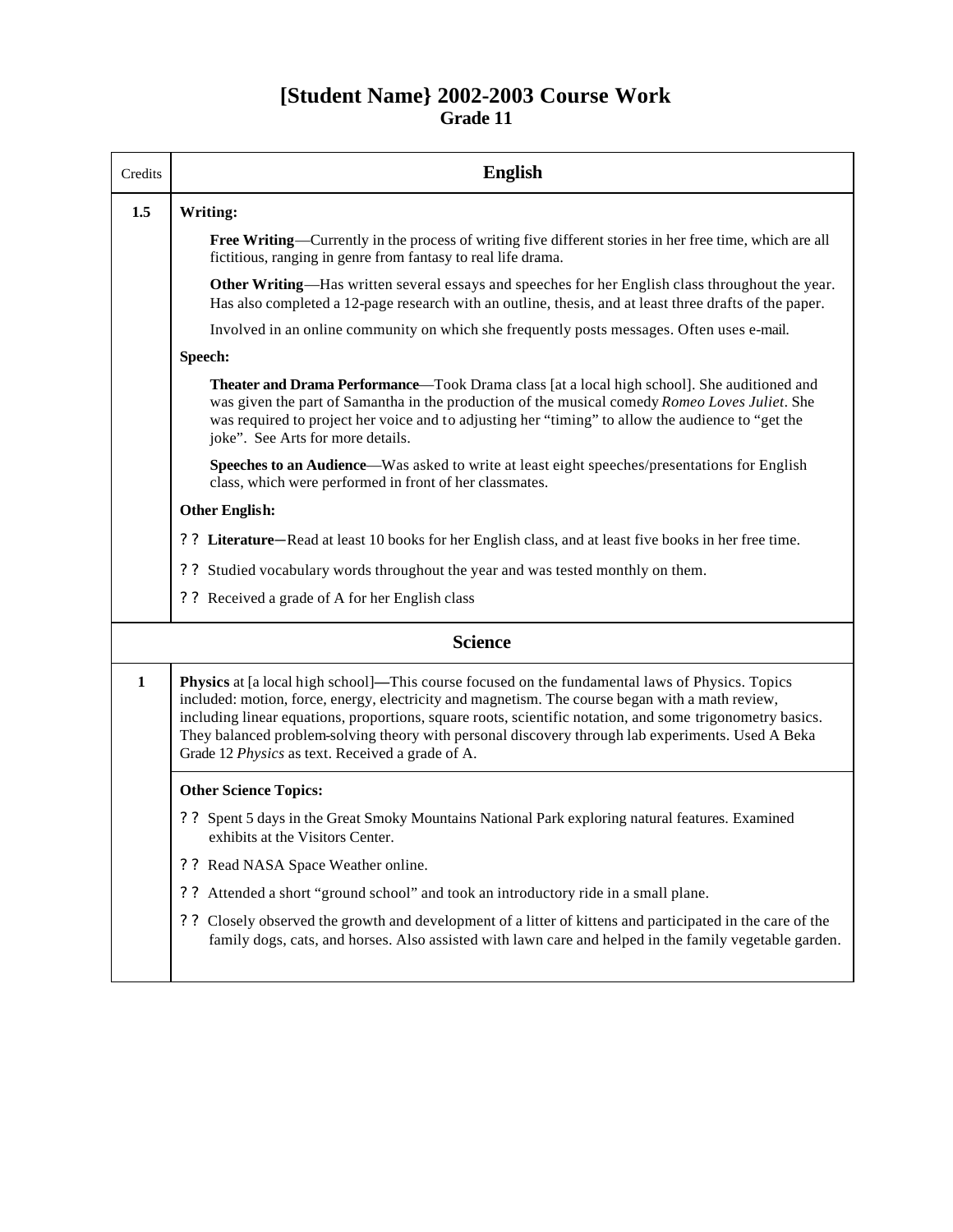| Geography             |                                                                                                                                                                                                                                                 |  |
|-----------------------|-------------------------------------------------------------------------------------------------------------------------------------------------------------------------------------------------------------------------------------------------|--|
| 1                     | ? ? Is part of an international community on the Internet, where she corresponds with friends in England.                                                                                                                                       |  |
|                       | ? ? Visited the site of the Mine Rescue in Somerset and talked at length to the owner of the farm where the<br>rescue took place. The owner explained the geology and technology involved in the rescue and<br>discussed the media involvement. |  |
|                       | ? ? Visited the site of the crash of Flight 93 just before the 1st anniversary of the crash. Examined the<br>memorials in detail and watched a local news organization broadcast a story from the site.                                         |  |
|                       | ? ? Spent a week at Not Back to School Camp in October which introduced her to teens from all over the<br>country and Canada. The diversity of personalities and viewpoints was unlike anything she had<br>encountered before.                  |  |
|                       | ? ? Traveled through southern United States by car, visiting the New River Gorge, Great Smoky<br>Mountains, Atlanta, and Orlando.                                                                                                               |  |
|                       | ? ? Corresponded at least twice a week with British language teacher, who also lived in South Africa for<br>13 years, and listened to stories of everyday life there.                                                                           |  |
| <b>Social Studies</b> |                                                                                                                                                                                                                                                 |  |
| . 5                   | History—Wrote a 12-page compare and contrast paper on the early 20 <sup>th</sup> century and the mid-14 <sup>th</sup> century                                                                                                                   |  |
|                       | Local History-Visited Ft. Pitt and Ft. Ligonier.                                                                                                                                                                                                |  |
|                       | US History—Studied 1918 Influenza Epidemic era for research paper.                                                                                                                                                                              |  |
|                       | World History—Studied European history for research paper (particularly the bubonic plague). Read<br>website article on interesting facts of everyday life in the Medieval times.                                                               |  |
|                       | Other:                                                                                                                                                                                                                                          |  |
|                       | ? ? Was present during Grandfather's final 2 weeks, participating in the dynamics of the extended family<br>through the illness, death and funeral.                                                                                             |  |
|                       | ? ? Interviewed by someone for a TV documentary on homeschooling.                                                                                                                                                                               |  |
|                       | <b>Foreign Language</b>                                                                                                                                                                                                                         |  |
| $\overline{2}$        | German III—Took a two-semester course on German grammar, pronunciation, vocabulary, and culture<br>Used the texts Neue Freunde and Wir, die Jungend. Received a grade of A.                                                                     |  |
|                       | French I—Took a two-semester course on French grammar, pronunciation, vocabulary, and culture. Used<br>the text French for the Mastery.                                                                                                         |  |
|                       | Norwegian—Started to learn Norwegian by herself. Used the text, <i>Colloquial Norwegian</i> .                                                                                                                                                   |  |
| <b>Math</b>           |                                                                                                                                                                                                                                                 |  |
| 1                     | Geometry—Took a two-semester course on Geometry, which covered formulas for finding angles,<br>volumes, lengths, etc., solving proofs, basic algebra concepts, and basic trigonometry concepts. Received a<br>grade of A.                       |  |
|                       | Algebra-Used Jacob's Algebra text.                                                                                                                                                                                                              |  |